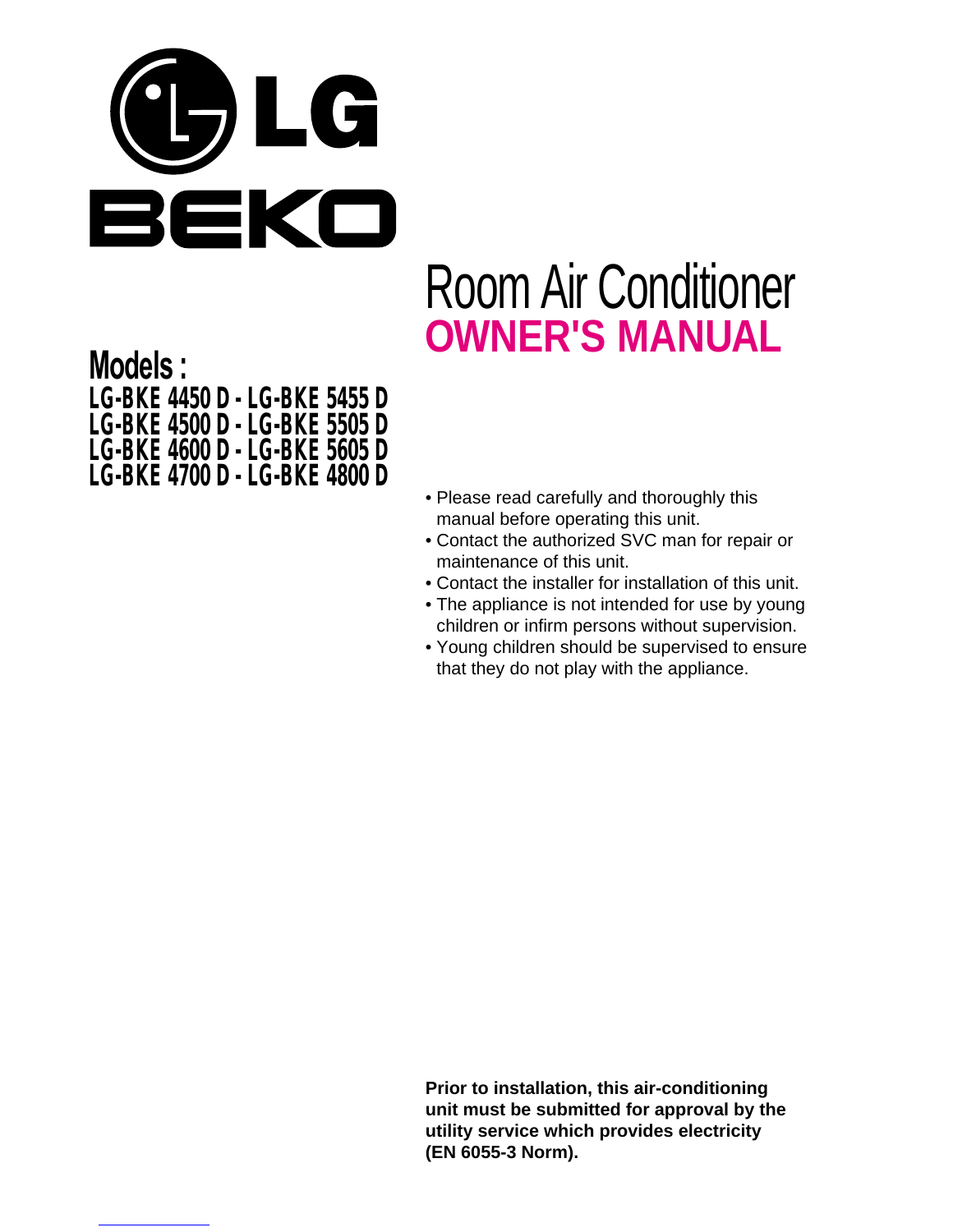*Safety precautions* Safety Precautions *Safety Precautions* **Safety Precautions** To prevent injury to the user or other people and property damage, the Warning ................................2 following instructions must be followed. Caution .................................3 ■ Incorrect operation due to ignoring of instruction will cause harm or damage, the seriousness is classified by the following indications. **Operating Instructions WARNING WARNING**  $\Omega$  / Preparation before operation ..4 This symbol indicates the possibility of death or serious injury. About the Remote Control on **CAUTION CAUTION** the System............................5 This symbol indicates the possibility of injury or damage to Operation Mode Selection properties only. Operating Instructions Button....................................6 *Operating Instructions* **Installation precautionsCare and Maintenance WARNING WARNING** Care and Maintenance .......13 Do not install, remove and reinstall the unit by yourself. Operation Tips ....................14 • Improper installation will cause water leakage, electrical shock, or fire. Please consult authorized dealer or specialist for the installation work. Please note fault caused by improper installation is not covered by warranty. **Troubleshooting tips** • Unit must be installed in an easily accessible area. Any **Before You** additional cost required to hire a special equipment to **Call For Service** ...............15 service the unit will be the responsibility of the customer. **WARNING** 2-**Care and Maintenance** *Care and Maintenance* **Do not damage or use an Plug in the power plug Do not operate or stop the unit by inserting or pulling unspecified power cord. properly. out the power plug.** • It will cause electrical shock or fire. • Otherwise, it will cause • It will cause electrical shock electrical shock or fire due to or fire due to heat • If the supply cord is damaged, it heat generation. generation. must be replaced by the manufacturer or its service agent or a similarly qualified person in order to avoid a hazard. **Do not modify power cord Do not operate with wet Do not insert anything into the length or share the outlet air inlet/air outlet. hand. with other appliances. Troubleshooting Tips** • Since the fan rotates at high *Troubleshooting Tips* • It will cause electrical shock • It may cause electrical speed, this may cause an or fire due to heat shock. injury or damage the unit. generation. **Do not expose the skin Repair or relocation should Whenanabnormality(smellofburning,etc) directly to cool air for long not be done by the occurs,stoptheairconditioner,anddisconnect periods of time.** the power plug or turn off the breaker. **customer.** • If the unit continues to be operated • This could damage your • If this is done incorrectly, it may health. in an abnormal condition, it may cause a fire, electric shock, injury cause a fire, damage, etc. In this by dropping of the unit, water case, consult your dealer. leakage, etc. Consult your dealer.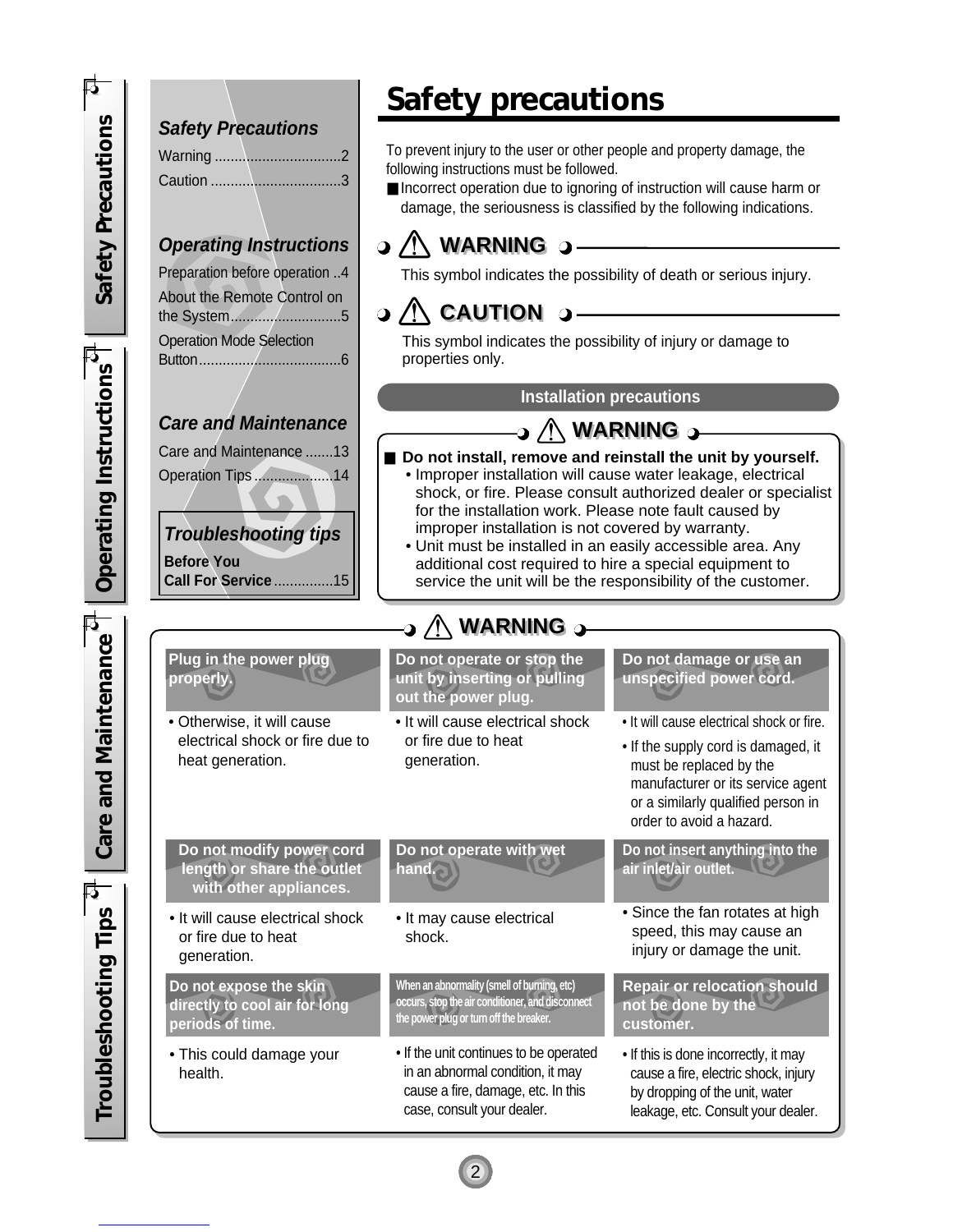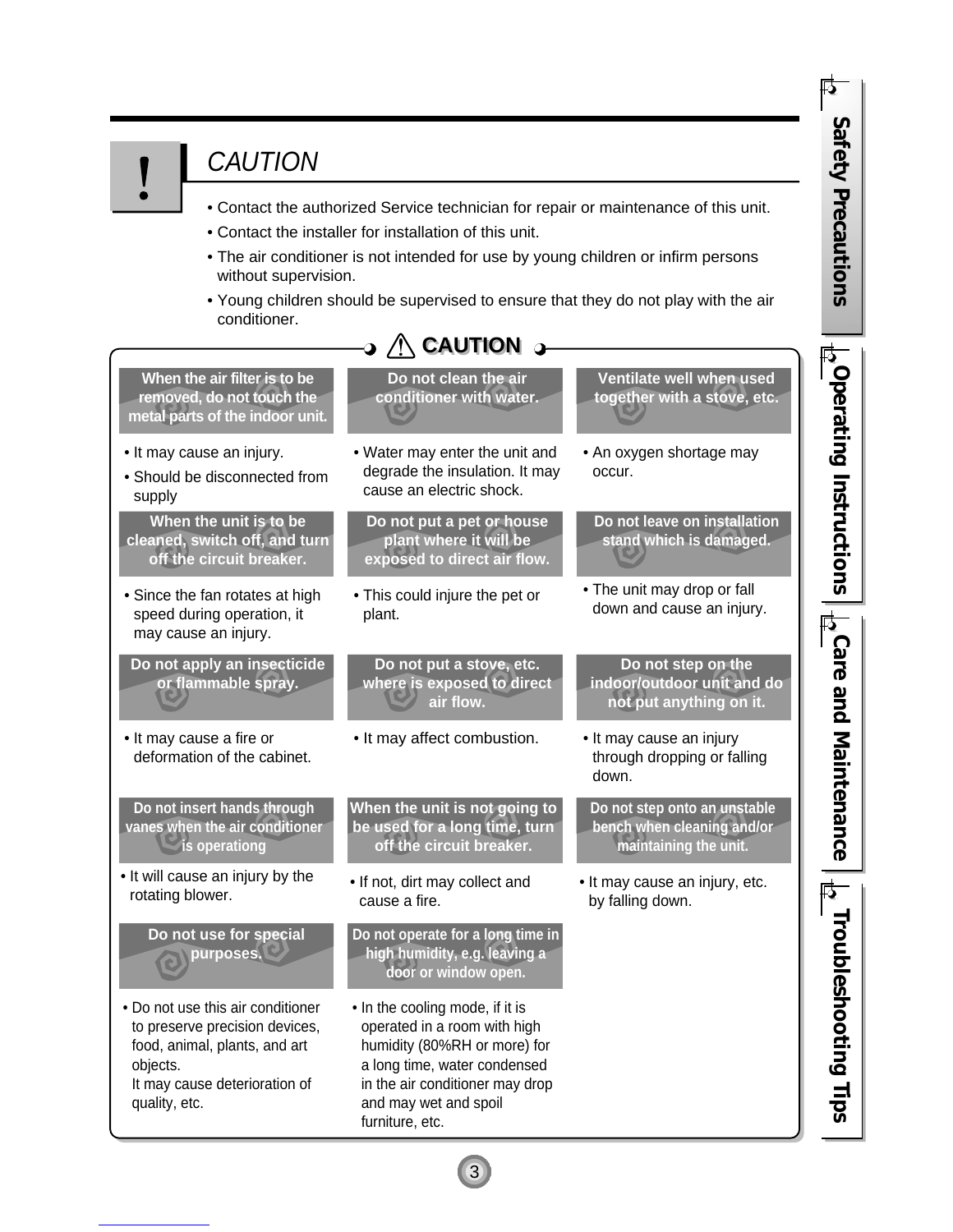## *Preparation before operation*

#### **How to Insert the Batteries**

Remove the battery cover by pulling it according to the  $\prime$ arrow direction.

- Insert new batteries making sure that the (+) and (-) of  $\overline{2}$ battery are installed correctly.
- Reattach the cover by sliding it back into position.  $\boldsymbol{3}$

#### *NOTES:*

*• Use 2 AAA(1.5volt) batteries. Do not use rechargeable batteries.*



#### **Storage and Tips For Using the Remote Control**

- The remote control may be stored mounted on a wall.
- To operate the room air conditioner, aim the remote control at the signal receptor.





#### **Signal Receptor**

Receives the signals from the remote controller.

(Signal receiving sound:two short beeps or one long beep.)

#### **Operation Indication Lamps**

- $\bigcirc$  On/Off : Lights up during the system operation.
- $(D)$  OFF Timer : Lights up during indoor unit operation.
- **ON** Indoor Unit :Lights up during indoor unit operation.**Operation**
- $\frac{*}{\Diamond}$ Defrost Mode : Lights up during Defrost Mode or Hot Start operation. (Heat pump model only)

4



Operation indication lamps

Operating Instructions *Operating Instructions*

**Care and Maintenance** *Care and Maintenance* Troubleshooting Tips  $^\frac{\tau}{\tau}$ *Troubleshooting Tips*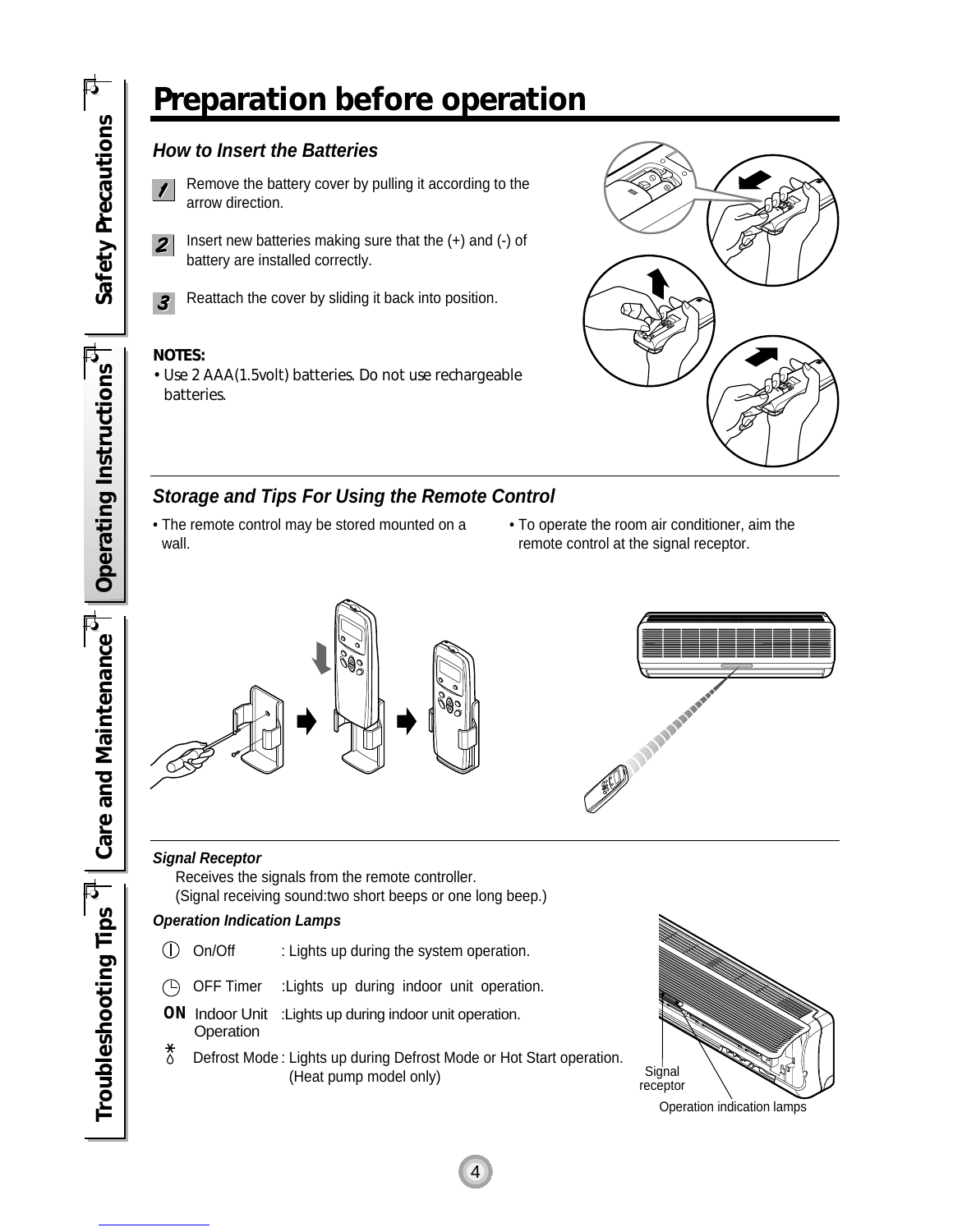## *About the remote control on the system*



## Features of the Remote Control

**Remote Controller**

#### **Signal transmitter**

Transmits the signals to the room air conditioner.



### 1

#### **OPERATION DISPLAY** Displays the operation conditions.

 $\bf{2}$  .

#### **AIRFLOW DIRECTION START/STOP BUTTON**

**OPERATION MODE SELECTION**

Used to stop or start louver movement and set the desired up/down airflow direction.

3

### **BUTTON** Used to select the operation mode.

4

#### **OFF TIMER BUTTON**

Used to set the time of stopping operation.



#### **START/STOP BUTTON**

Operation starts when this button is pressed, and stops when the button is pressed again.



5

#### **ROOM TEMPERATURE SETTING BUTTONS**

7

**INDOOR FAN SPEED SELECTION BUTTON**



#### **JET COOL**

Used to start or stop the speed cooling. (Speed cooling operates super high fan speed in cooling mode.)

 $\frac{1}{\sqrt{2}}$ Operating Instructions *Operating Instructions*  $\frac{1}{12}$ Care and Maintenance *Care and Maintenance*

*Troubleshooting Tips*

**Le Troubleshooting Tips** 

*Safety Precautions*

Safety Precautions

序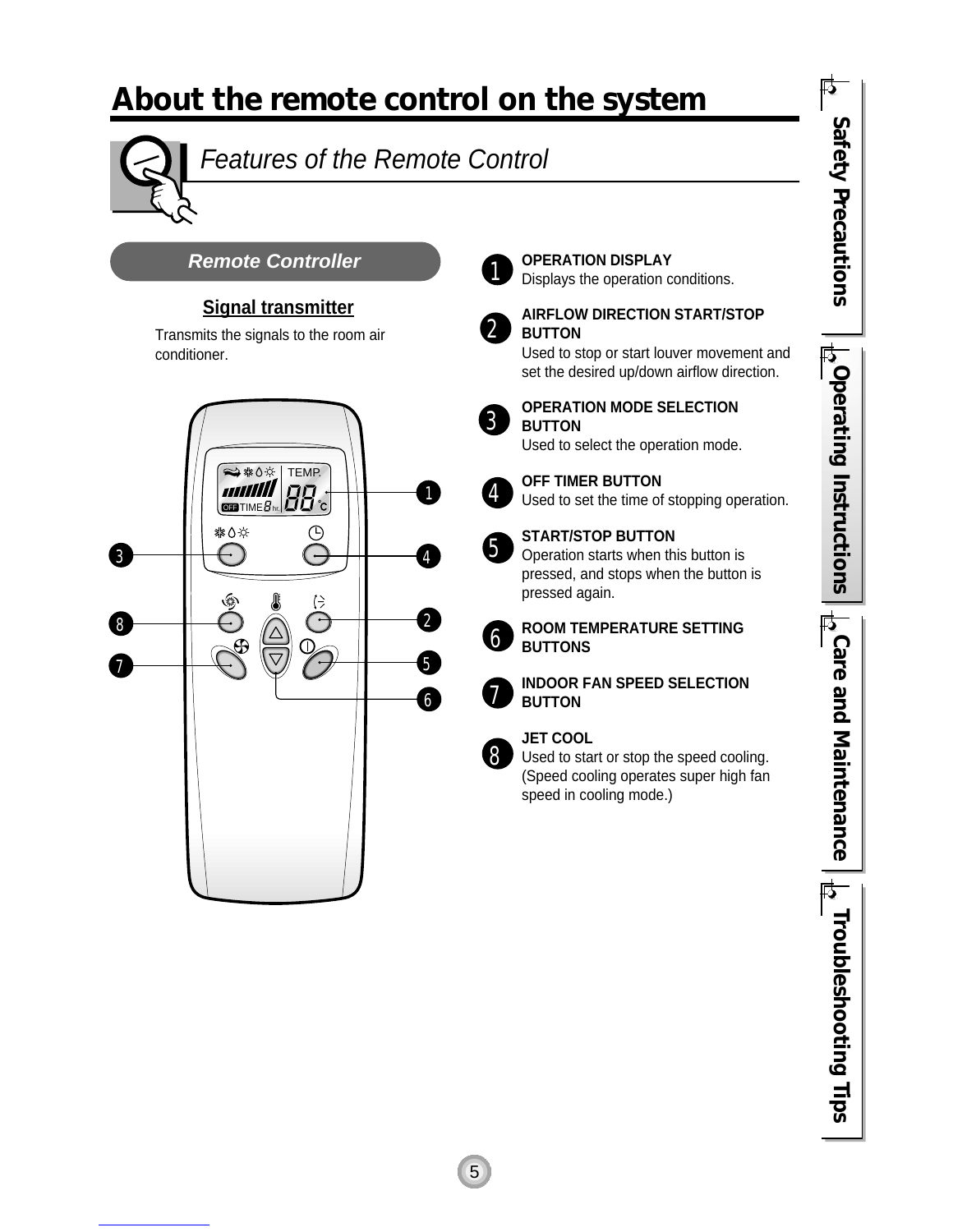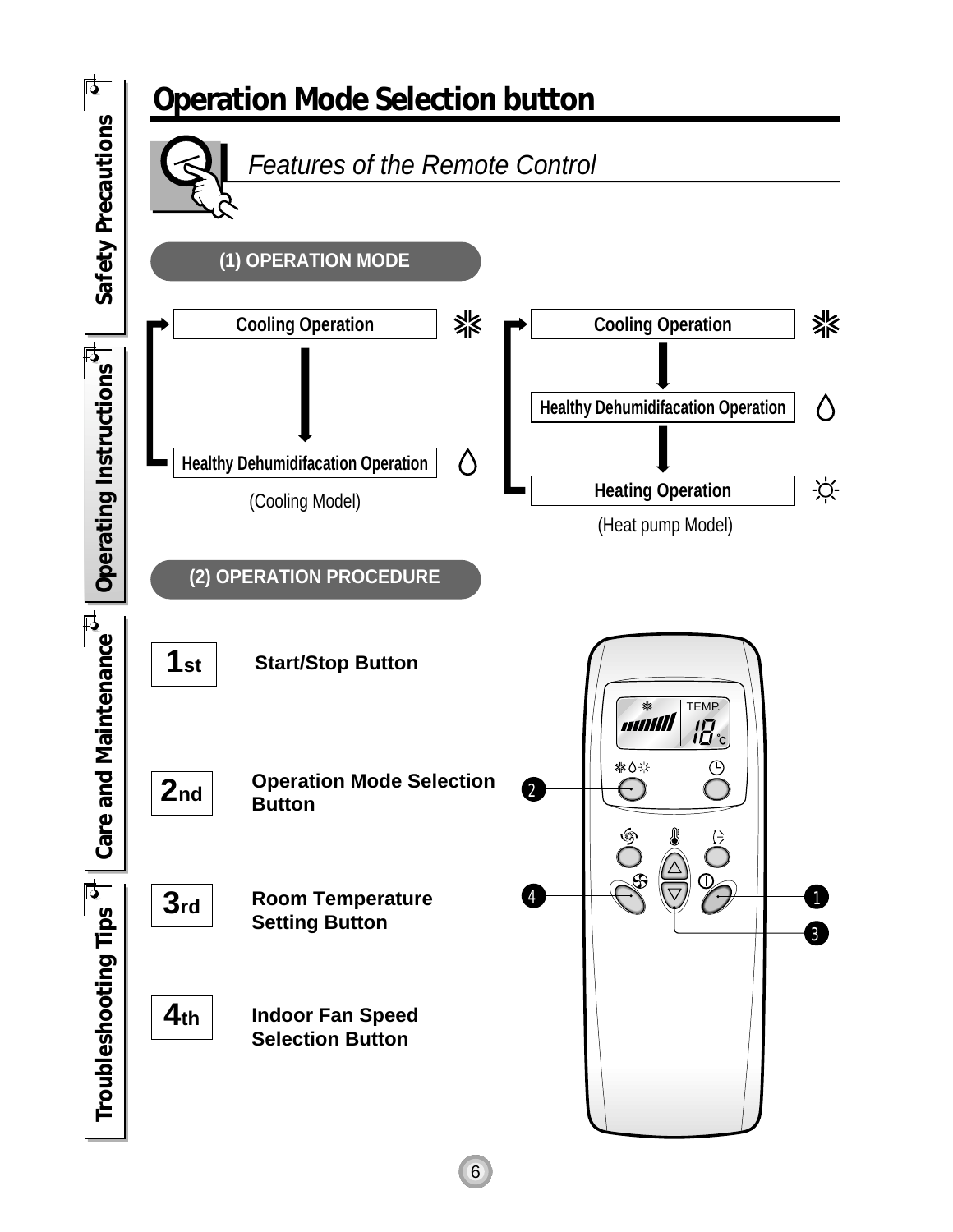

#### **Natural wind by the CHAOS logic**

❏ For more fresh feeling than other fan speed, press the Indoor Fan Speed Selector and set to CHAOS mode. In this mode, the wind blows like natural breeze by automatically changing fan speed according to the CHAOS logic.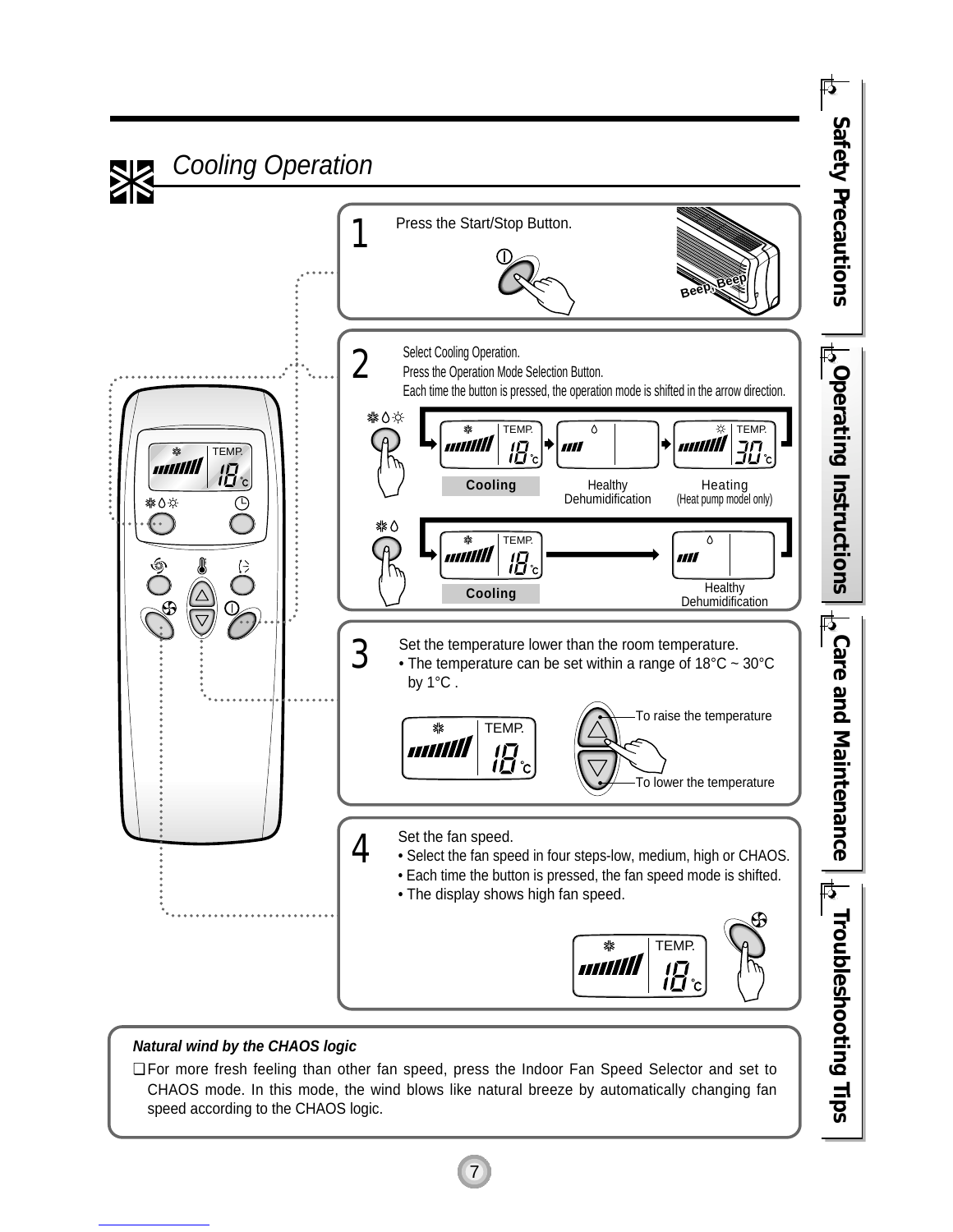

❏ During the healthy dehumidification function, the airflow volume is automatically set according to the optimization algorithm responding to the current room temp. status and makes the room condition healthy and comfortable even in the high humidity season.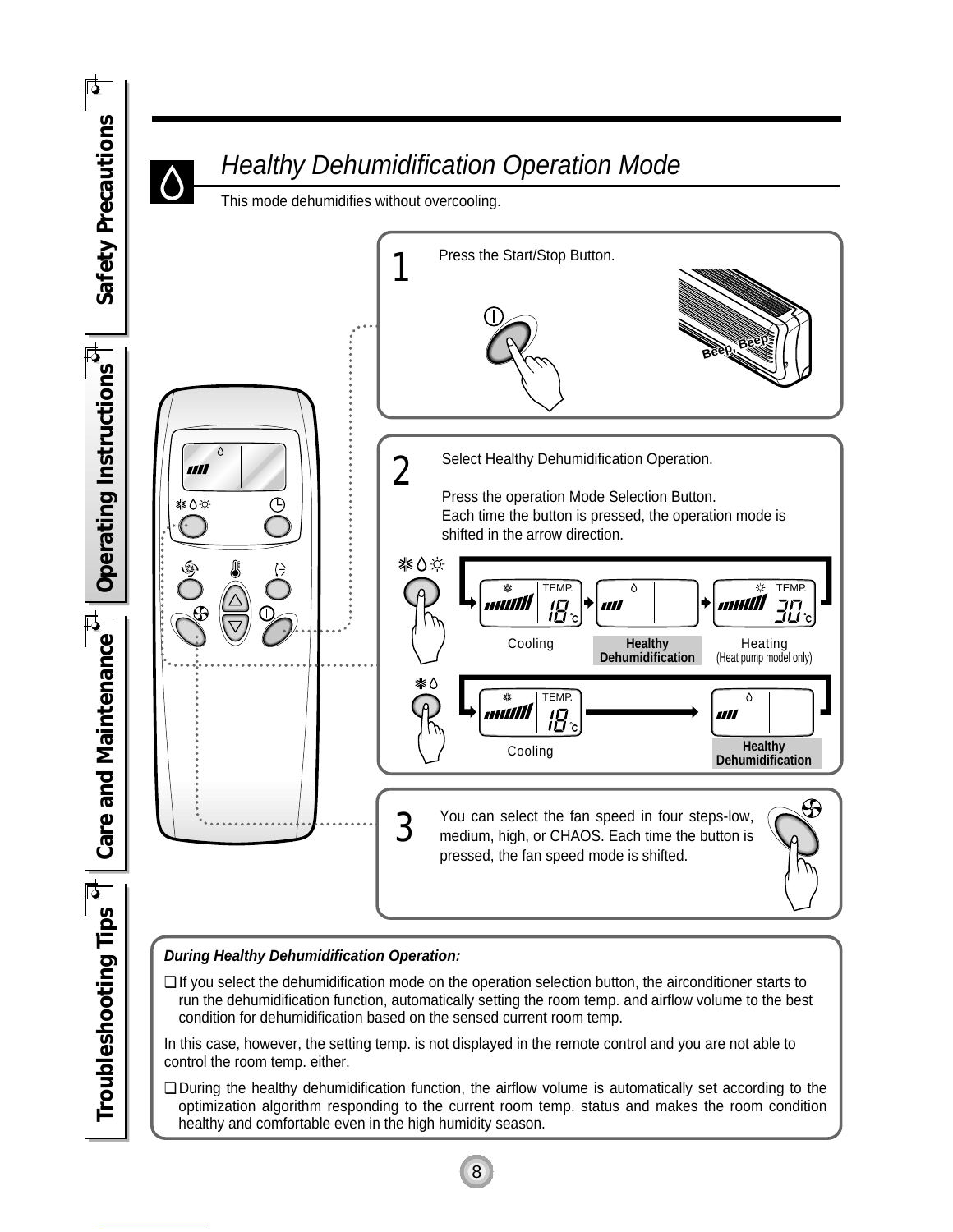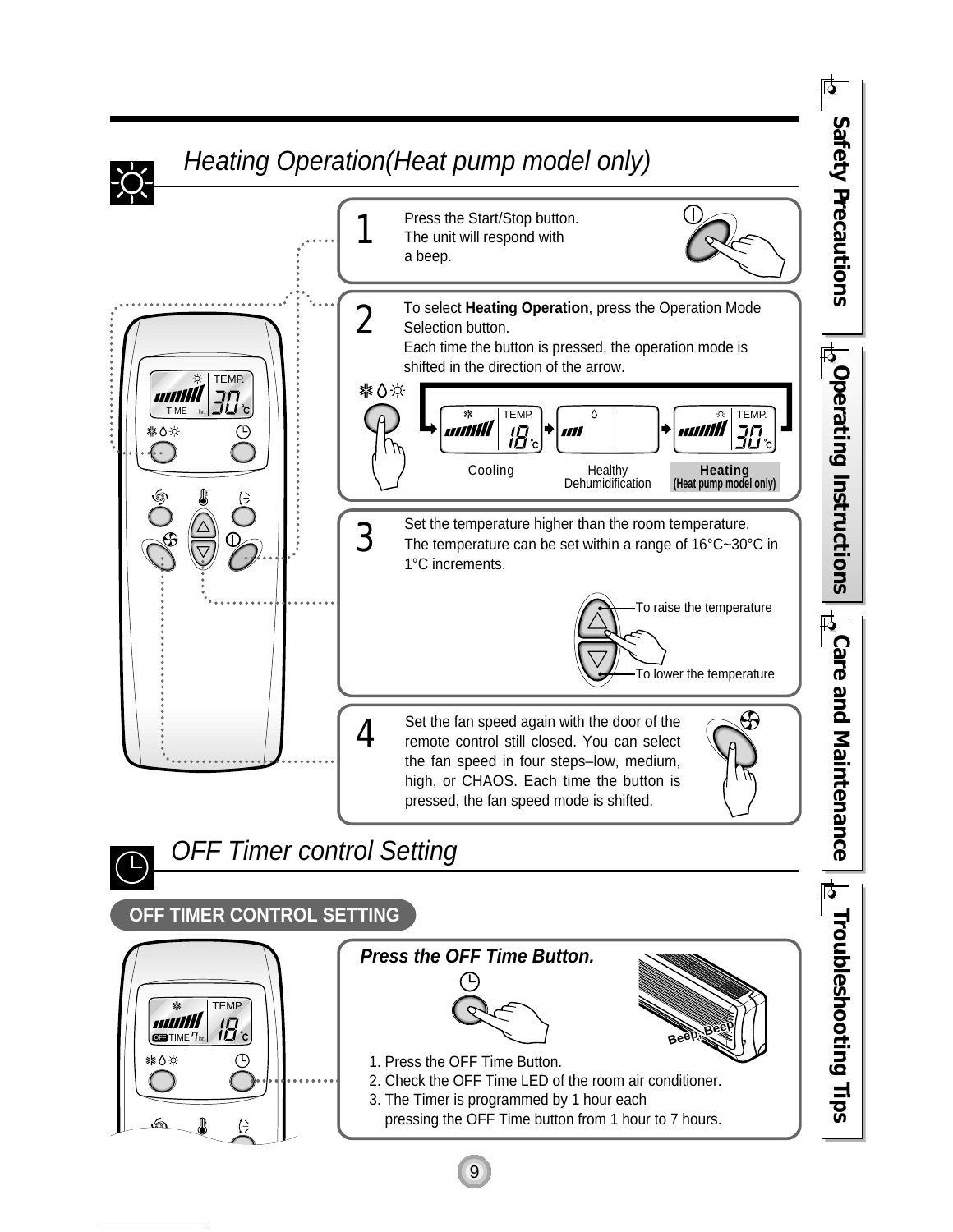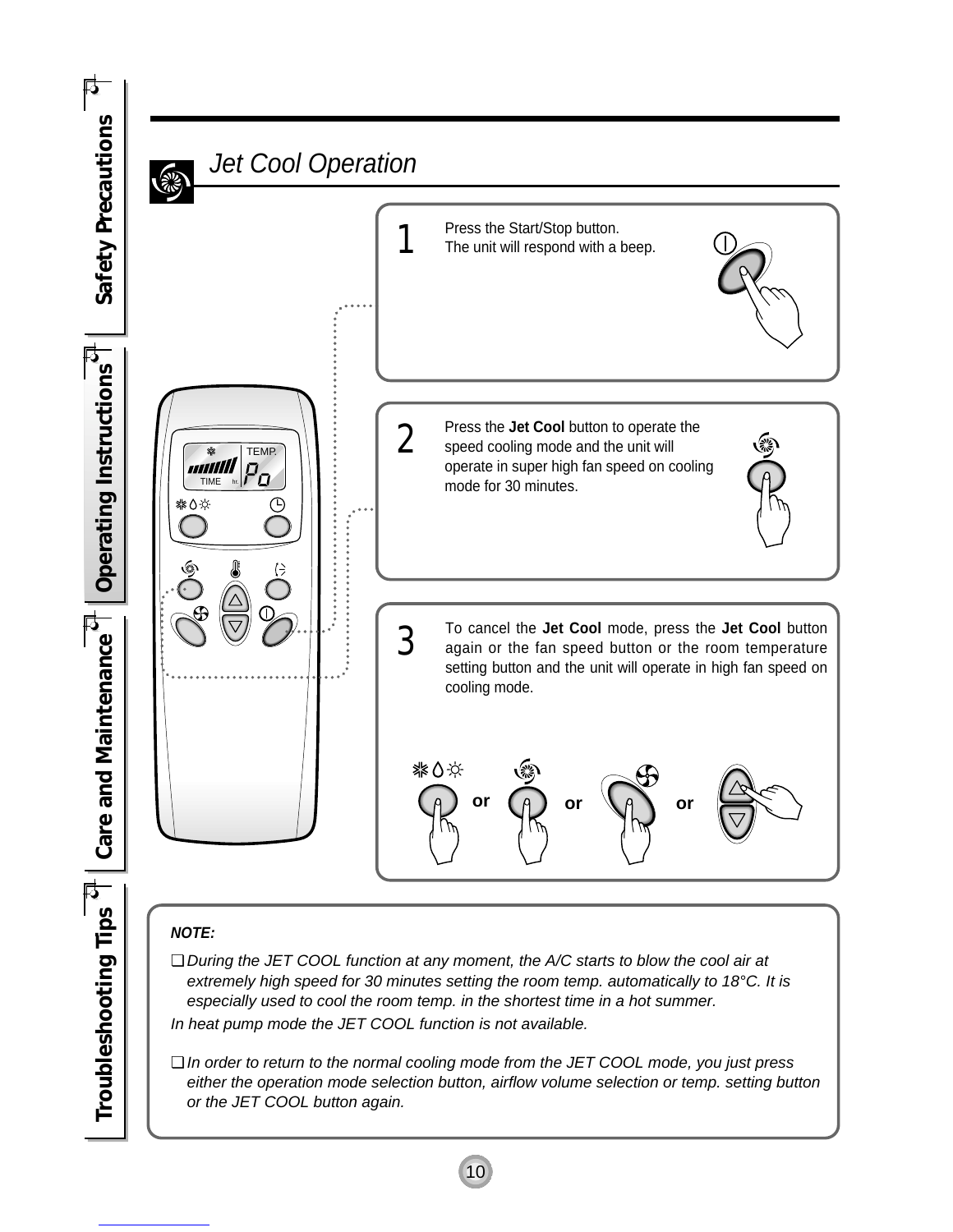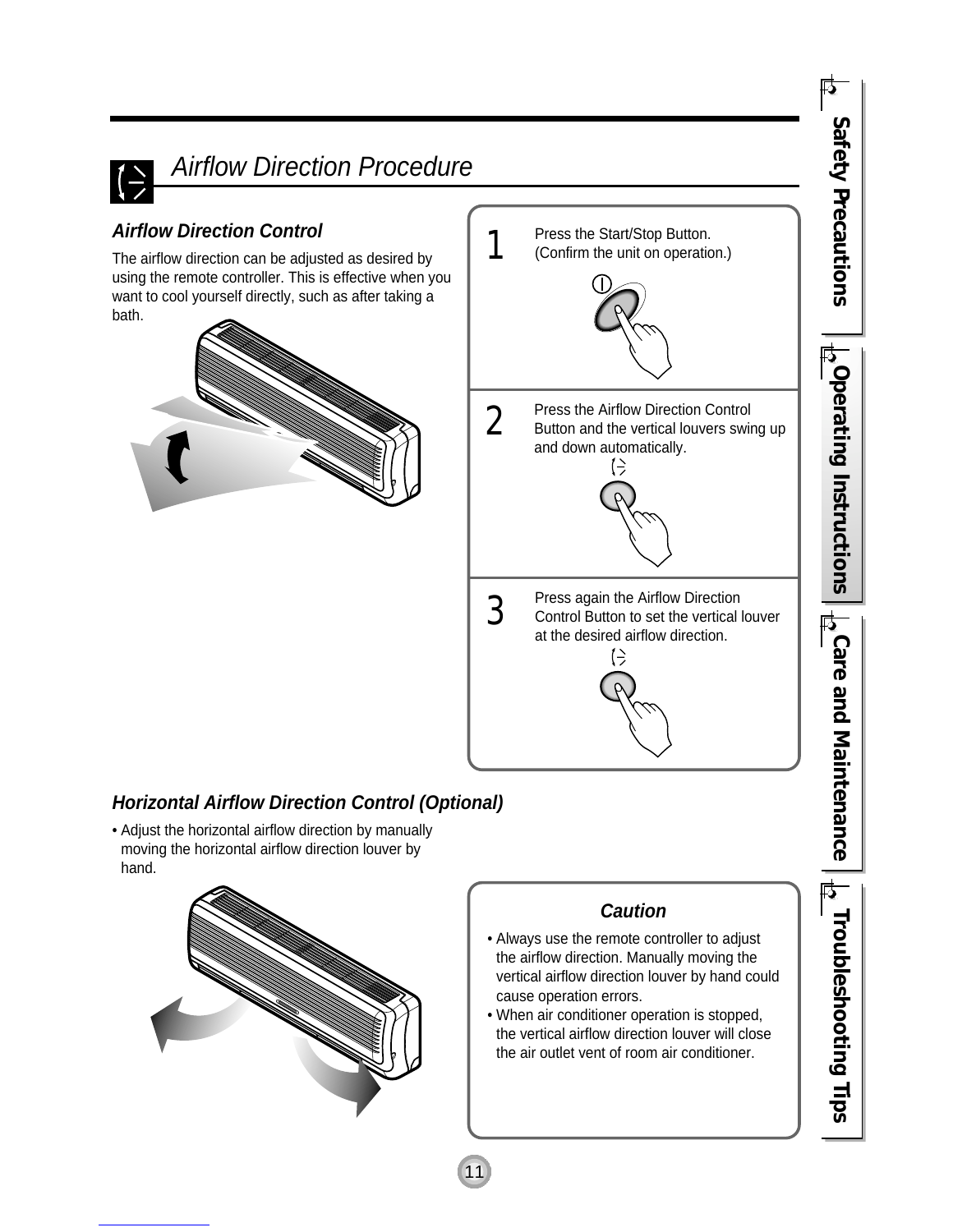### *Forced Operation*

Operation procedures when the remote control can't be used. The operation will be started if the power

button is pressed.

If you want to stop operation, re-press the button.



|                            | <b>Cooling Model</b> | <b>Heat pump Model</b> |                                 |                     |
|----------------------------|----------------------|------------------------|---------------------------------|---------------------|
|                            |                      | Room Temp. 24 C        | 21 C Room Temp. $< 24$ C        | Room Temp. $< 21$ C |
| Operating mode             | Cooling              | Cooling                | <b>Healthy Dehumidification</b> | Heating             |
| Indoor FAN Speed           | High                 | High                   | High                            | High                |
| <b>Setting Temperature</b> | 22 C                 | 22 C                   | 23 C                            | 24 C                |

#### **Test operation**

During the TEST OPERATION, the unit operates in cooling mode at high speed fan, regardless of room temperature and resets in 18 minutes.

During test operation, if remote controller signal is received, the unit operates as remote controller sets. If you want to use this operation, open the front panel upward and Press the power button let it be pressed for about 3 seconds.

If you want to stop the operation, re-press the button.

### *Auto restart*

In case the power comes on again after a power failure, Auto Restarting Operation is the function to operate procedures automatically to the previous operating conditions.

So there is no need of activating this function by pressing any key or button.

In the initial mode, the fan operates at a low speed and the compressor starts 2.5~3 minutes later.

As the compressor starts, the fan speed also resumes its previous setting mode. Additionally, in order to cancel auto restart operation press power button let it be pressed for about 6 seconds. To operate auto restart operation again, press power button for about 6 seconds as well.

12

#### **Helpful information**

Fan speed and cooling capacity.

The cooling capacity indicated in the specification is the value when the fan speed is set to high, and the capacity will be lower at low or medium fan speed.

High fan speed is recommended when you wish to cool the room quickly.



Operating Instructions *Operating Instructions* **Care and Maintenance** *Care and Maintenance* Troubleshooting Tips

*Troubleshooting Tips*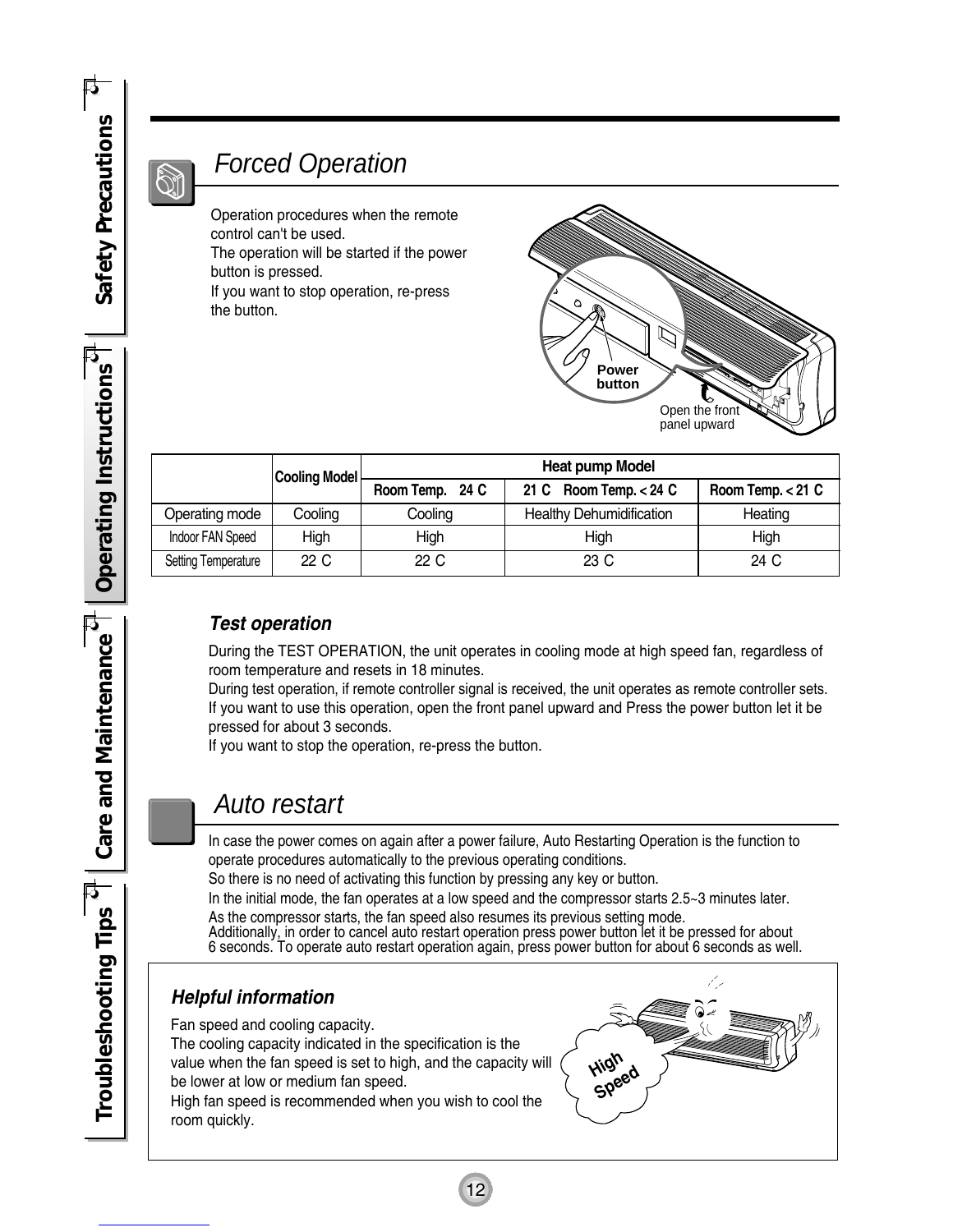## *Care and maintenance of the air conditioner*

1

3

4

**CAUTION:** Before performing any maintenance, turn off the main power to the system.

### Indoor Unit

#### **Grille, Case, and Remote Control**

❏ Turn the system off before cleaning. To clean, wipe with a soft, dry cloth. Do not use bleach or abrasives.

#### **NOTE:**

*Supply power must be disconnected before cleaning the indoor unit.*



Vertical louver Horizontal louver Air filters<br>(behind front panel)

#### **AIR FILTERS**

The air filters behind the front grille should be checked and cleaned once every 2 weeks or more often if neccessary.



## Outdoor Unit

The heat exchanger coils and panel vents of the outdoor unit should be checked regularly. If clogged with dirt or soot, the heat exchanger and panel vents may be professionally steam cleaned.

*NOTE:*

vents *Dirty or clogged coils will reduce the operating efficiency of the system and cause higher operating costs.*

(Rear) (Side) Air intake Piping vents Drain Hose Air outlet N



❏ Never use any of the followings: **•** Water hotter than 40°C

Could damage the surfaces of the air conditioner.



- Lift the front access panel and pull the filter tab slightly forward to remove the filter.
- Clean the filter with a vacuum or warm, soapy water. 2
	- If dirt is conspicuous, wash with a solution of detergent in lukewarm water.
	- If hot water (40°C or more) is used, it may be deformed.

After washing with water, dry well in the shade.

Re-install the air filter.

13

 $\frac{1}{12}$ Operating Instructions *Operating Instructions*  $\frac{1}{12}$ Care and Maintenance *Care and Maintenance*

*Troubleshooting Tips*

Troubleshooting Tips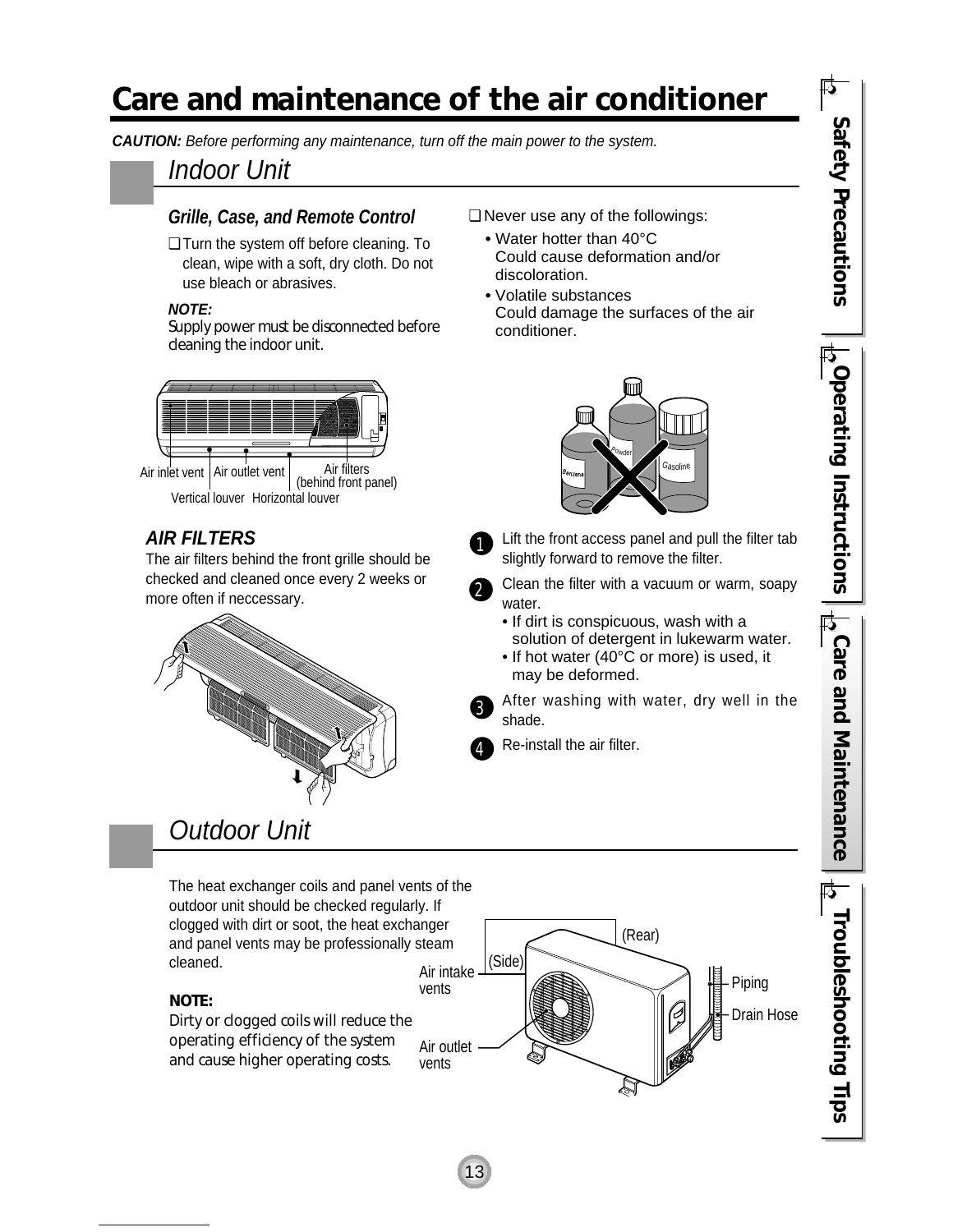